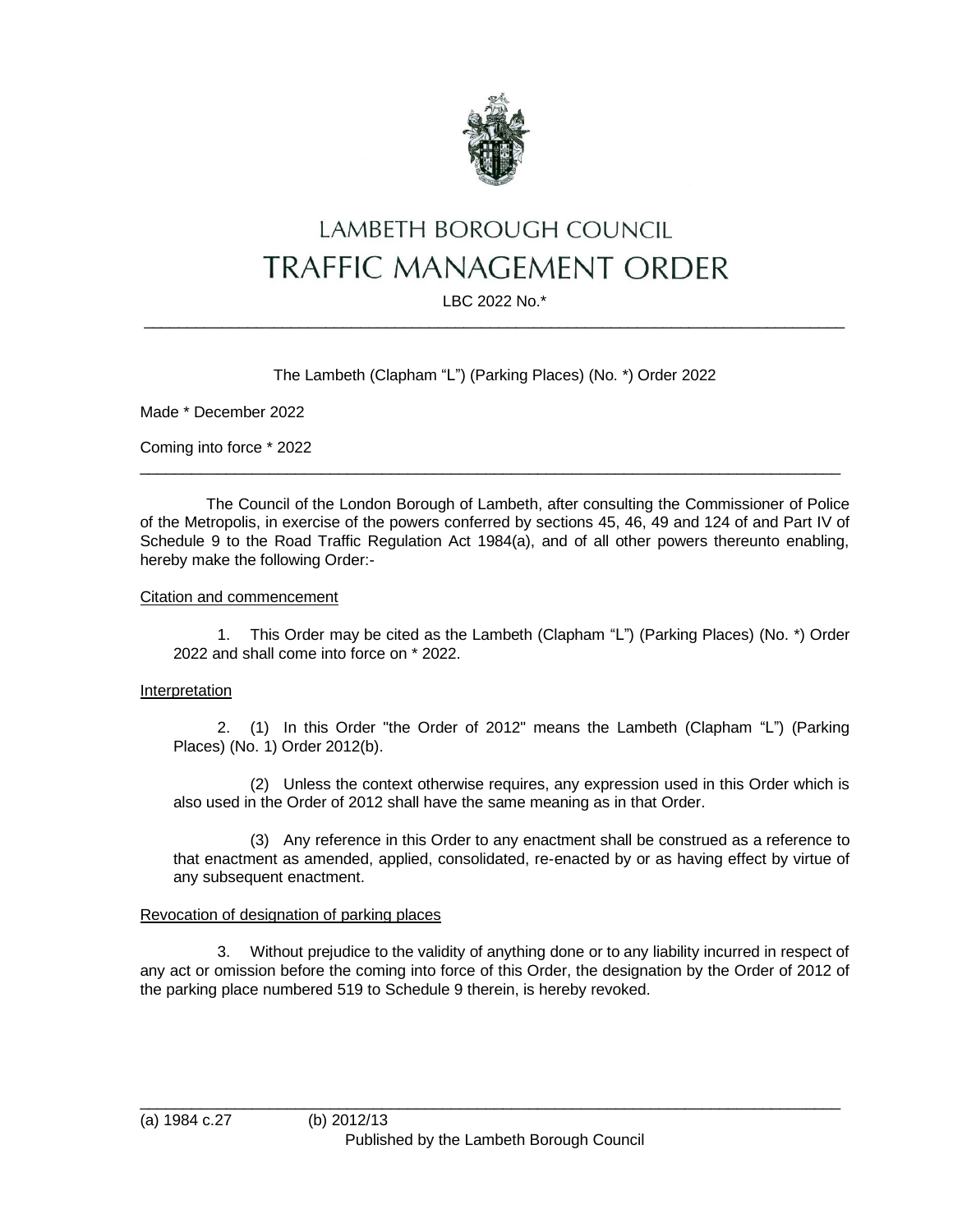## Designation of parking place and application of the Order of 2004 thereto

4. (1) The area on a highway comprising the length of carriageway of a street specified in column 2 of the Schedule to this Order and bounded on one side of that length by the edge of the carriageway and on the other sides by a white line marking is designated as a parking place.

(2) The reference in this Article to a white line marking shall be construed as a reference to the white line marking (either broken or continuous) provided for in Schedule 7 to the Traffic Signs Regulations and General Directions 2016(a) or, if applicable, authorised by the Secretary of State by virtue of section 64 of the Road Traffic Regulation Act 1984.

(3) The provisions of the Order of 2012 (other than Articles 5 and 6) shall apply to the area designated as a parking place by this Order as if in those provisions any reference to a parking place included a reference to the area designated as a parking place by this Order and as if any reference to the schedules to Order of 2012 included a reference to the Schedule to this Order.

Placing of traffic signs, etc.

- 5. The Council shall:-
	- (a) place and maintain traffic signs indicating the limits of the parking place referred to in the Schedule to this Order;
	- (b) place and maintain in or in the vicinity of the parking place referred to in the Schedule to this Order traffic signs indicating that such parking place may be used during the permitted hours for the leaving only of the vehicles specified in Article 4 of the Order of 2012; and
	- (c) carry out such other work as is reasonably required for the purposes of the satisfactory operation of the parking place referred to in the Schedule to this Order.

Dated this \* day of \* 2022.

Ben Stevens Highway Network Manager

(A) S.I. 2016/362